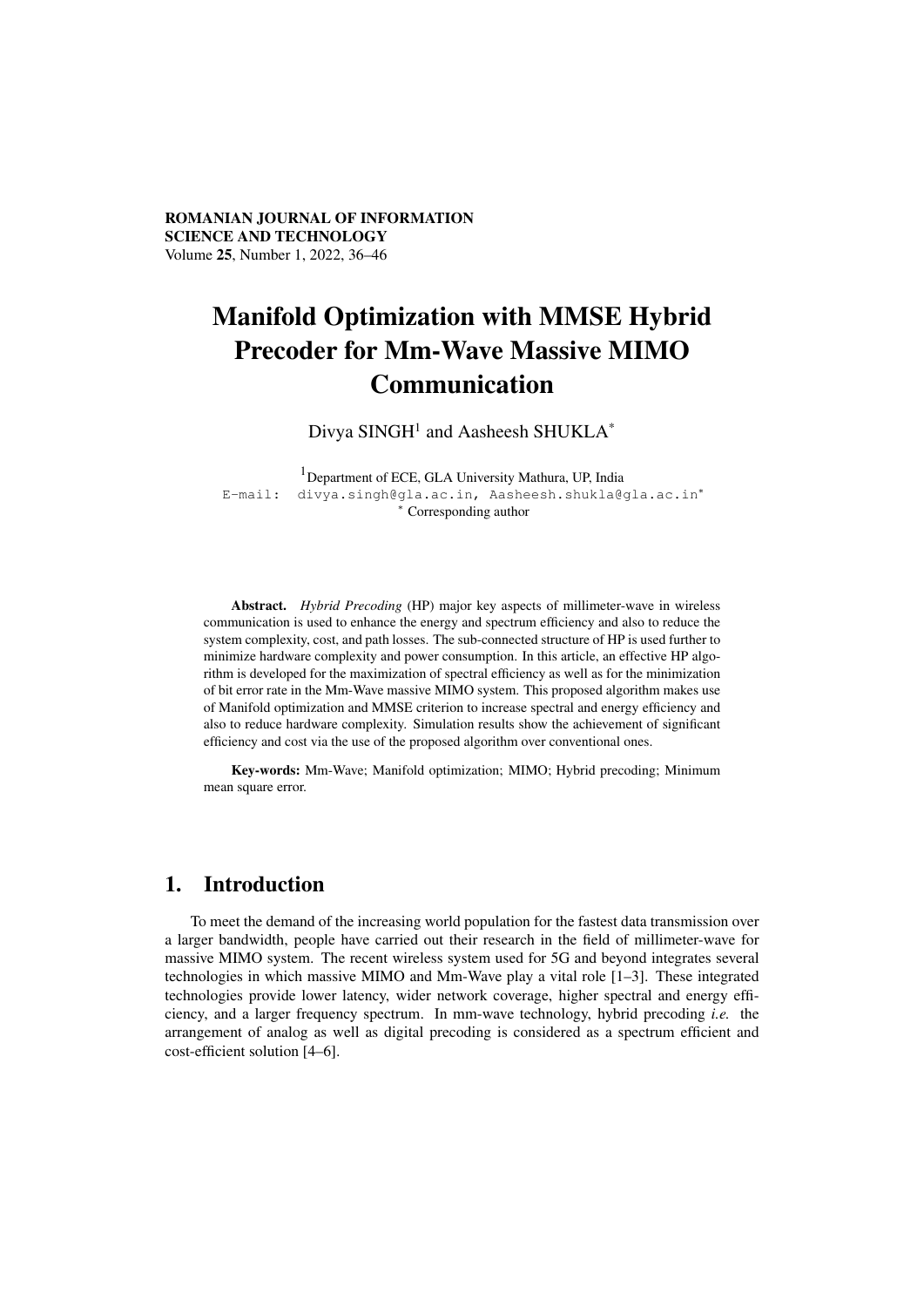Hybrid analog and baseband precoding can solve the low-scattering problem instigated by Mm-Wave signal attenuation. It can also lower the cost as well as power consumption of data converters and RF chains in MIMO transceivers. However, the complexity of baseband Precoder is still quite high for frequency selective based multi-carrier systems [7–9]. The digital Precoder was designed in such a way that complexity can be reduced [10]. The optimization problem of spectrum efficiency is decomposed into several sub-optimization problems to increase efficiency and to reduce complexity in various algorithms  $[11-14]$ . An algorithm based on the integration of Particle Filter and Particle swarm optimization to reduce the energy consumption and optimal tuning of fuzzy controllers [15–17]. A Deep Q-learning algorithm along with the Gravitational Search procedure is used to attain better stability in Neural networks, and a fixed interval of time is allotted to each user for tuning to solve the problem of vehicle routing [18, 19]. The simulation results of spectrum efficiency showed improved spectral efficiency for Mm-Wave MIMO with minor performance degradation as compared to the mentioned work in the previous research.

The main contributions of this paper are:

- 1. An efficient algorithm for hybrid Precoder design is used to enhance the spectral efficiency in the 5G era.
- 2. The manifold optimization and MMSE are used to resolve the nonconvex problem by considering the perfect CSI and transmission power.
- 3. Numerical results illustrate that the proposed design of the hybrid Precoder provides good performance for the mm-wave massive MIMO network.

Throughout this paper, light letters like 'x', bold letters like 'X', and bold letters like 'x' are used to denote scalar quantities, matrices, and column vectors respectively. Let  $(X)^T$ ,  $(X)^*$ , and  $(X)$ <sup>H</sup> symbolize transpose, conjugate, and matrix (vector) 'X' respectively. [X]ij indicates the i,j element of a matrix X.  $(X)^{-1}$ ,  $\parallel X \parallel$ , and  $\parallel X \parallel_F$  represent inverse, modulus, and Frobenius norm in a respective manner.

The rest of this paper is laid out in the following mode. Section 2 discusses the previous related effort to this paper. In Section 3, the fully-connected mm-wave MIMO system model is introduced and outline the HP optimization problem. Section 4 includes the discussion of the proposed hybrid Precoder design for spectral efficiency maximization. The MMSE problem is solved using this algorithm. Finally, in Section 5, various simulation results are elaborated. Section 6 covers the overall conclusion of this paper.

## 2. Related Work

A lot of investigation on the HP design has been done for narrowband systems [8, 12]. HP design for the perfect and imperfect channel was studied in [20–22]. In a millimeter-wave network, the paper [23] proposes methodologies for the creation of linear hybrid Precoders for wireless sensors with de-centralized parameter estimation. To accomplish this, a unique system model for Mm-Wave is suggested, in which the sensors process their annotations using digital and analog Precoders before transmitting them to the fusion center over a coherent channel. A two-stage hybrid precoding technique is discussed for the MIMO Mm-Wave system in this research. Mm-Wave technology has a lot of bandwidth, but it also has a lot of path, penetration, and absorption losses [24]. A low-complexity *orthogonal hybrid beamforming* (OHBF) approach is presented in this research. The orthogonal analog precoding matrix is generated using Householder reflectors. In the beam domain, it minimizes the size of the baseband Precoder as well as interuser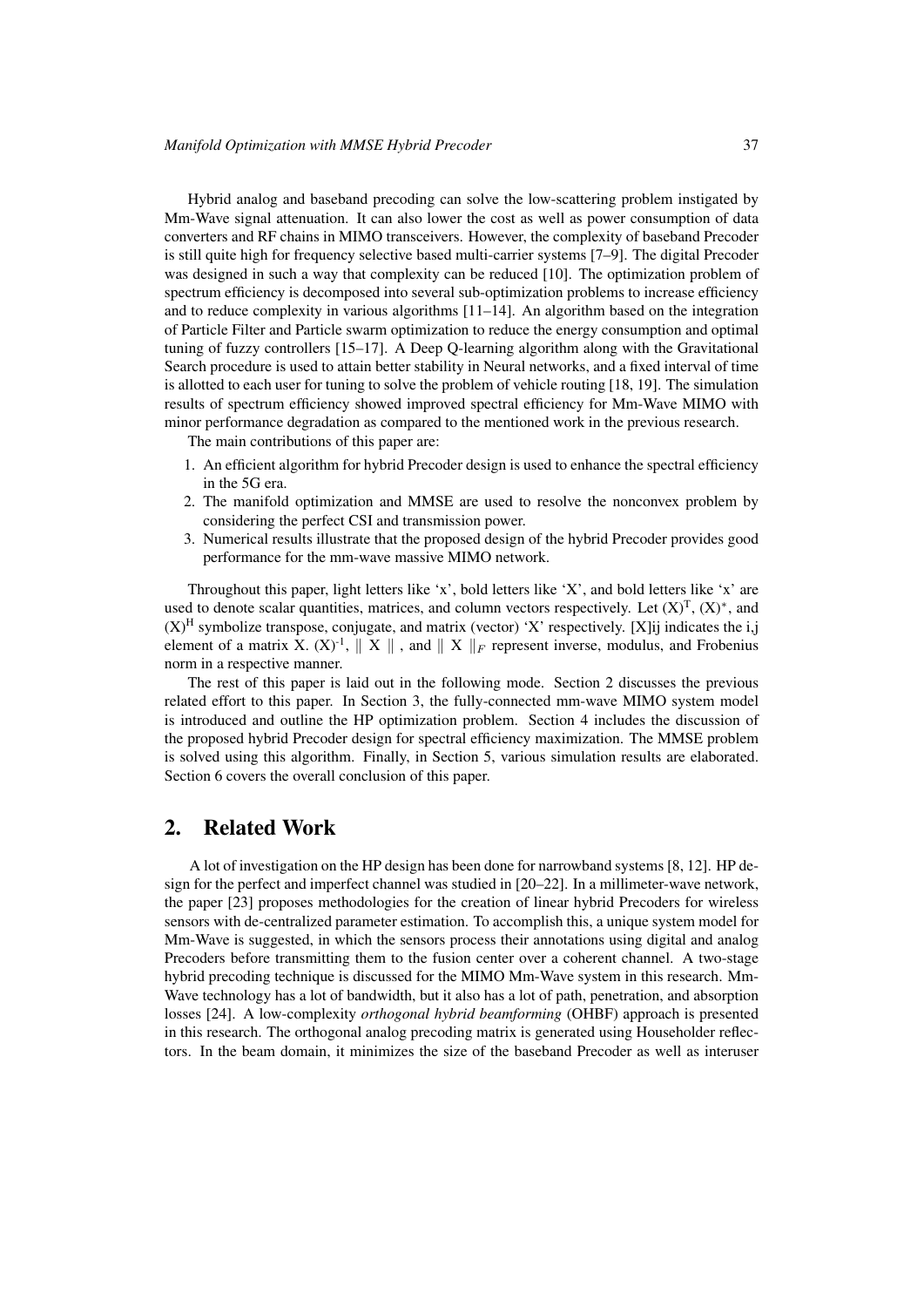interference. *Orthogonal Matching Pursuit*(OMP) and related algorithms are discussed in this paper. An efficient hybrid Precoder design is presented for maximization of gain and reduction of complexity using the WMMSE technique. For this, manifold optimization and iteration-based algorithms have been used for partially connected structures [25, 26].

Because typical hybrid precoding design cannot be adjusted to meet multiple system parameters, such as the length of bitstreams, hardware flexibility and efficiency are limited. In terms of system, technique, and architecture, this article describes parallel data-stream processing for the design of flexible and low-complexity hybrid Precoder [27–29]. The proposed approach was created with the goal of achieving adjustable precoding architecture by avoiding signal dependence between data streams. The proposed algorithm's performance and complexity were also simulated and evaluated in-depth in this article [15]. Algorithms were extended from narrowband system to wideband system for the maximization of spectral efficiency [11]. An algorithm that accurately approximates optimal unconstrained Precoders is designed using the basis pursuit principle that makes the use of low-cost RF hardware [9]. HP design for multiuser system was also studied in [13] and [14].

## 3. System Model

Let us consider a narrowband Mm-Wave massive MIMO system with hybrid precoding as shown in Figure 1. A digital Precoder  $A_D$  sends  $N_s$  data streams that pass through the analog Precoder  $A_{RF}$ . Analog Precoder consists phase shifter for increasing the beamforming gain. This RF signal is then collected by transmit antenna  $N<sub>T</sub>$ . Equivalently, the signal transmitted from the baseband point of view is  $x = A_{RF}A_{Ds}$ , where s is the signal vector for data stream N<sub>s</sub>. For the simplification, assuming the normalized maximum transmitted power constraint is set to tr  $(A_{\text{RF}}A_{\text{D}}A_{\text{D}}^{\text{H}}A_{\text{RF}}^{\text{H}}) \leq 1.$ 



Fig. 1. Model of Millimeter-wave MIMO system.

Now, the baseband equivalent received signal at the receiver side can be written as  $y =$  $HAs + n$ , where n is the Gaussian distributive additive white noise having '0' mean and  $\sigma^2$ variance and H represents channel matrix of dimension  $N_R \times N_T$  for frequency selective channel. channel matrix is given by: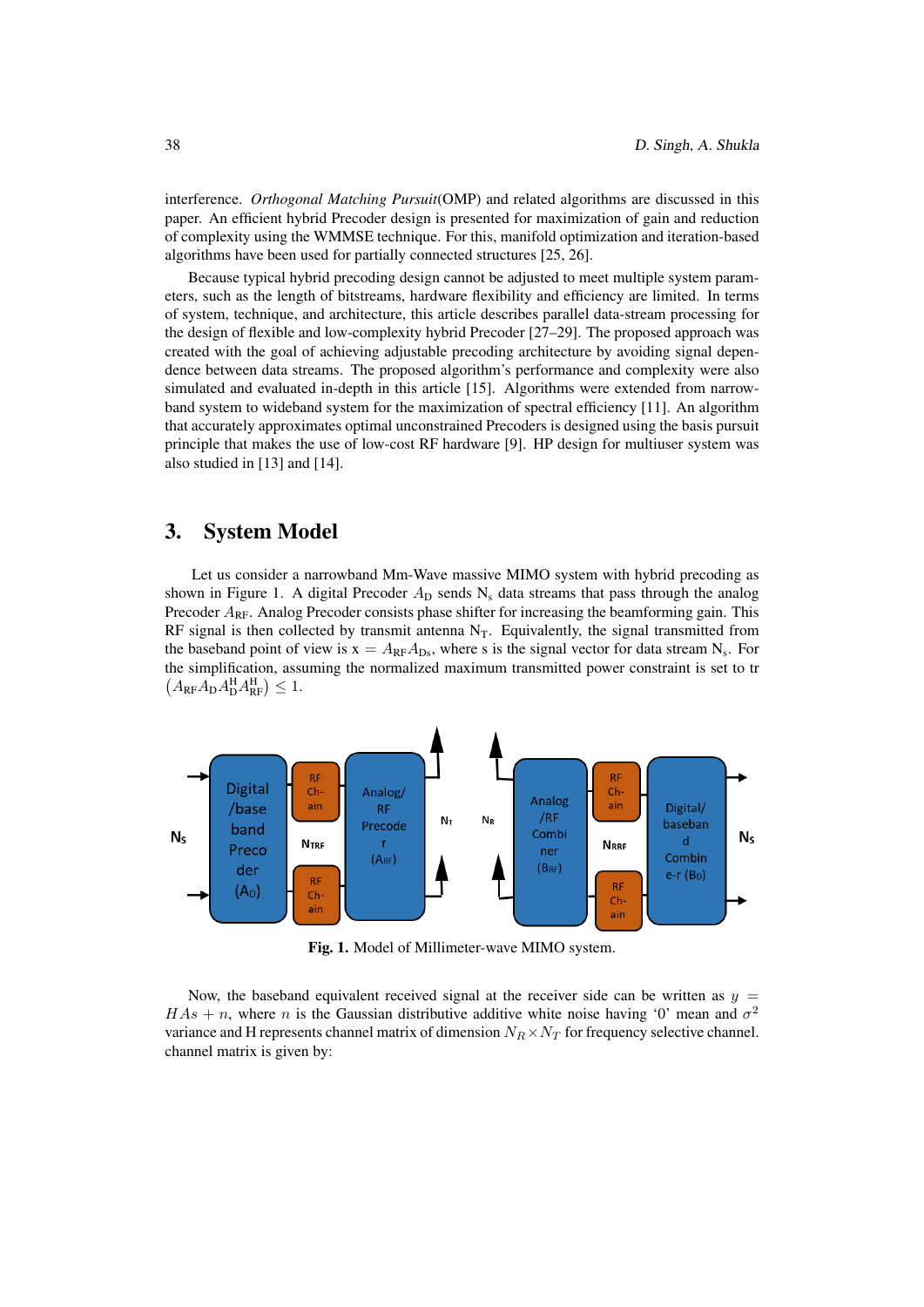$$
H = \sqrt{\frac{N_T N_R}{N_c N_r}} \sum_{i=1}^{N_c} \sum_{j=1}^{N_r} \alpha_{ij} a_R \left(\theta_{ij}^R\right) a_T \left(\theta_{ij}^T\right)^H.
$$
 (1)

The geometric channel model of a millimeter-wave system is given with the help of  $N_c$ clusters each having  $N_r$  rays.  $\alpha_{ij}$  denotes the complex gain of the i-th cluster with j-th ray.  $a_R$   $(\theta_{ij}^R)$  and  $a_T$   $(\theta_{ij}^T)$  are used for the representation of array vectors of the i-th cluster with j-th ray with an angle of arrival at receiving end and with the angle of departure at transmitting end. This response vector for a uniform planar array with half-wave spacing for  $N$  antennas can be expressed as

$$
\mathbf{a}(\theta) = \frac{1}{\sqrt{N}} \begin{bmatrix} 1, e^{j\pi sin\theta} , & \dots, e^{(N-1)\pi sin\theta} \end{bmatrix}^T
$$

The signal received from the receiver side is firstly processed by analog combiner  $B_{RF}$  and then converted by digital combiner  $B<sub>D</sub>$  to the baseband signal. The analog Precoder and combiner both are similar in nature having the same number of RF chains. Now the exact baseband signal after the hybrid combining process is given by:

$$
y = B^H H A s + B^H n,\tag{2a}
$$

$$
y = B_D^H B_{RF}^H H A_{RF} A_D s + B_D^H B_{RF}^H n. \tag{2b}
$$

The analog Precoder and combiner make use of phase shifters in their implementation. Therefore, the elements of  $A_{RF}$  and  $B_{RF}$  are subject to the unit modulus constraint such that  $|A_{RF}| = 1$  and  $|B_{RF}| = 1$ .

$$
R = \log_2\left(\left|I_{N_s} + \frac{\rho}{N_s}(\sigma^2 B^H B)^{-1} B^H H A A^H H^H B\right|\right),\tag{3}
$$

where  $\sigma^2$  denotes noise power and  $I_{N_s}$  is identity matrix that is equal to  $E = [ss^H]$ . Also,  $A = A_{RF} A_D$  and  $B = B_{RF} B_D$ .

## 4. Hybrid Precoding Optimization

This section describes MMSE expressions, Manifold Optimization algorithm and proposed MO-MMSE-based design conditions for hybrid Precoder.

#### 4.1. MMSE–

.

The objective function for the optimization problem needed in the designing of hybrid Precoder and combiner is taken as modified MSE as a performance metric [12, 30] given by:

$$
=E\left[\left(\alpha^{-1}y-s\right)\left(\alpha^{-1}y-s\right)^{H}\right],\tag{4}
$$

where  $\alpha$  is a scaling factor to be optimized jointly with hybrid Precoders [12].

By putting the value of y from equation  $2(b)$  into  $4(b)$ , we get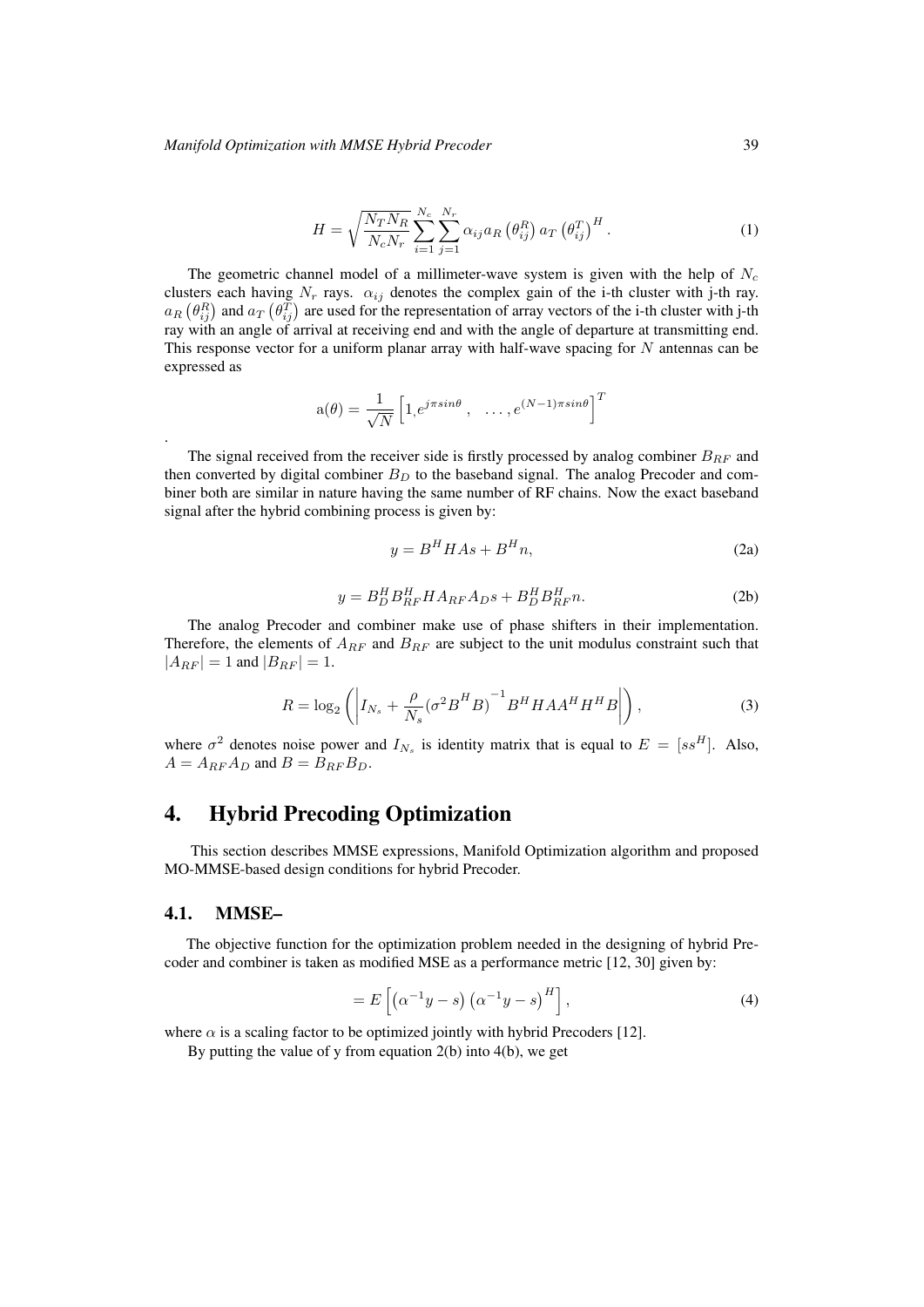40 D. Singh, A. Shukla

$$
= E[(\alpha^{-1}B_D^H B_{RF}^H H A_{RF} A_{DS} + B_D^H B_{RF}^H n - s) (\alpha^{-1}B_D^H B_{RF}^H H A_{RF} A_{DS} + B_D^H B_{RF}^H n - s)^H].
$$
 (5)

After some mathematical simplification, equation (5) becomes

$$
MMSE = tr(\alpha^{-2}(B^H H A A^H H^H B - \alpha^{-1} B^H H A - \alpha^{-1} A^H H^H B + \sigma^2 \alpha^{-2} B^H B + I_{N_s}).
$$
\n
$$
(6)
$$

Now, the optimization problem can be expressed with the derived MMSE equation in (6) as

$$
\min_{A_{RF}, A_D, B_{RF}, B_D, \alpha} MMSE
$$
\ns.t. 
$$
|| A_{RF} A_D ||_F^2 \le 1;
$$
\n
$$
||A_{RF}||_i^2 = 1, \forall i, j
$$
\n
$$
||B_{RF}||_{ml}|^2 = 1, \forall m, l.
$$
\n(7)

The solution of optimal  $B_D$  on fixing  $A_{RF}$ ,  $A_D$ ,  $B_{RF}$  and  $B_{RF}$  is given by

$$
B_D^{mmse} = (B_{RF}^H G G^H B_{RF} + \alpha I_{NTRF})^{-1} B_{RF}^H G,
$$
\n(8a)

where  $G = \alpha^{-1} H A$  and  $\beta = \sigma^2 \alpha^{-2} N_T$ .

By putting the optimal solution of  $B<sub>D</sub>$ , the MMSE matrix (6) becomes

$$
E^{MMSE} = (I_{N_s} + \beta^{-1} G^H B_{RF} B_{RF}^H G)^{-1}.
$$
 (8b)

Now, this theorem will be used in spectral efficiency maximization of hybrid Precoder.

### 4.2. Manifold Optimization Algorithm

The MO approach can be used to obtain a confined optimal  $A_{RF}$  when dealing with the constant modulus restriction [31, 32]. For this approach, first a Riemannian manifold is created for  $A_{RF}$  with the condition of constant modulus constraint and then update iteratively this optimization variable in the same direction as that of the Riemannian gradient. The derivation of the conjugate gradient to acquire the related Riemannian gradient in Euclidean space is the most difficult component of the application of the MO method [29, 33]. A conjugate gradient of the function  $gr(A_{RF})$  with respect to  $A_{RF}$  is given by

$$
gr(f(A_{RF})) = \operatorname{gr}_{A_{RF}^*} f(A_{RF}) \odot P, \qquad (9)
$$

where  $P$  is the projection of gradient onto the tangent space of Riemannian manifold. After applying matrix differentiation property for the derivation of  $\operatorname{gr}_{A_{RF}^*} f(A_{RF})$  and some mathematical manipulation [34–36], we get:

$$
gr(f(A_{RF})) = \frac{1}{\sigma^2 w} (A_{RF}(A_{RF}^H A_{RF})^{-1} A A_{RF}^H - I_{N_t}) \times
$$
  

$$
H^H B_{RF} B_D P^{-2} B_D^H B_{RF}^H H A_{RF}(A_{RF}^H A_{RF})^{-1},
$$
\n(10)

where  $P = I_{N_s} + \frac{1}{\sigma^2 w} B_D^H B_{RF}^H H A_{RF} (A_{RF}^H A_{RF})^{-1} A_{RF}^H H^H B_{RF} B_D$  and  $w = tr(B^H B)$ .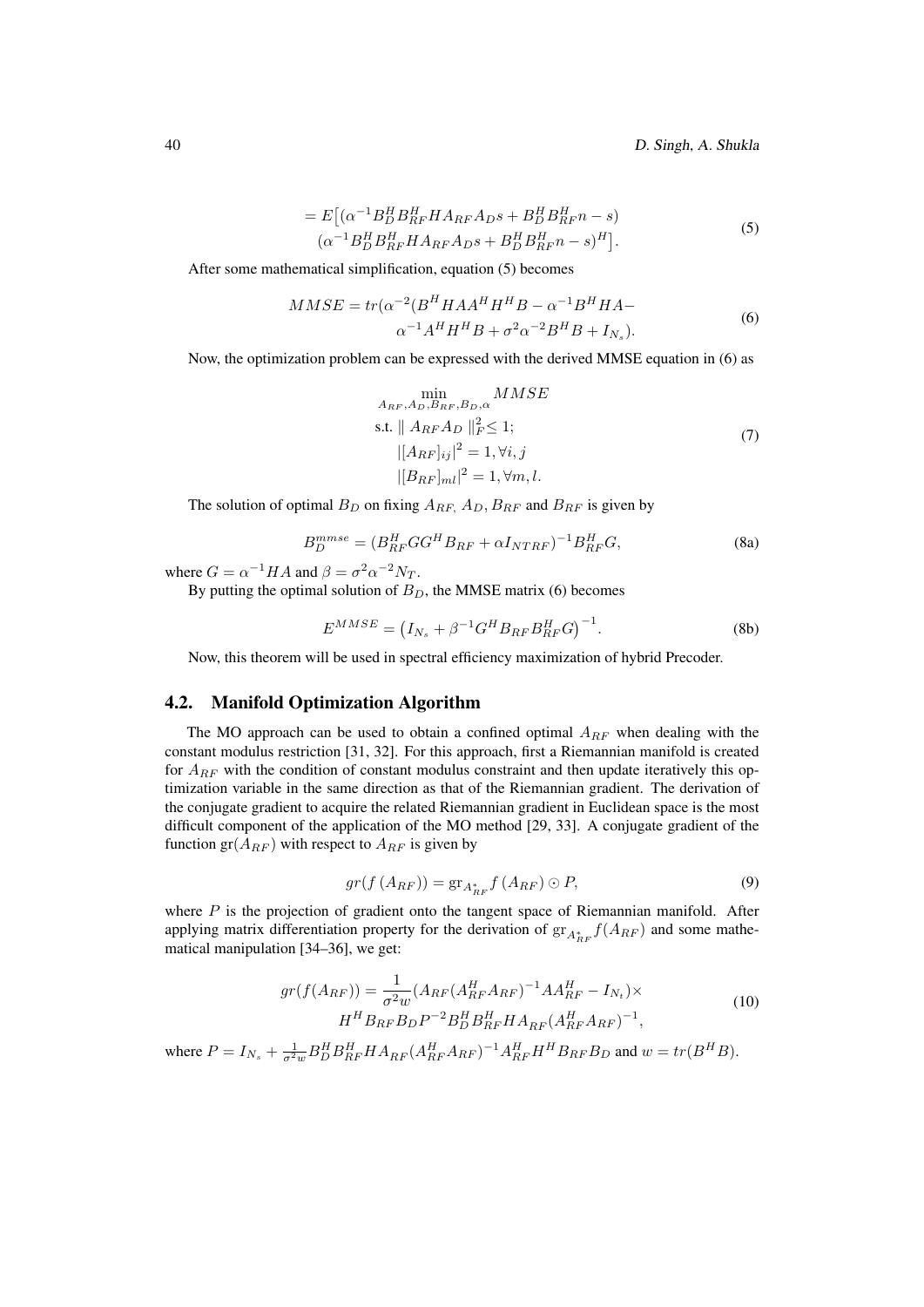The MO approach can be used to solve the optimization problem with constant modulus constraints using the derived Euclidean conjugate gradient [24]. The MO-HP algorithm is described in Algorithm 1. The following is a description of the detailed operation in the fourth stage. First, find the projection of the Euclidean gradient to get the Riemannian gradient onto the tangent space. Second, look for a point in tangent space. Then use the Armijo-Goldstein method along the Riemannian gradient. The step size is then determined by the condition. Last but not least, extract the results of the search lead back [30, 37, 38]. MO approach is used to deal with the phase shifter problems. Therefore, the optimization problem is considered in Riemannian space to update the analog Precoder (optimization variable) using some gradient descent algorithm.

Algorithm 1: The MO-HP algorithm  $Input: B_{RF}, B_D, H, \sigma^2 \text{ Output}: A_{RF}, A_D$ 1 : Initialize  $\mathbf{A}_{RF,0}$  with randomly elements for  $i = 0$ ; 2: repeat 3: Compute  $\nabla f(A_{RF,i})$  according to (10) 4: Update  $A_{RF,(i+1)}$  with the help of MO method 5: i i+1; 6: until a stopping condition is satisfied. Output:  $A_{RF}$  and  $A_D$  according to (12) and (13)

#### 4.3. MO-MMSE based Hybrid Precoder

This sub-section emphasizes on the hybrid Precoder design in (7) by putting the receive combiner matrices  $B_D$  and  $B_{RF}$  as constant. As shown in [28, 33, 39], the original hybrid Precoder  $A_D$  can be considered as an unnormalized baseband Precoder. The optimization problem for Precoder can be formulated as

$$
\min_{A_{RF},A_D} tr(H_1^H A_{RF} A_D A_D^H A_{RF}^H H_1 - H_1^H A_{RF} A_D - A_D^H A_{RF}^H H_1 + \sigma^2 B^H B + I_{N_s})
$$
\ns.t.  $tr(A_{RF} A_D A_D^H A_{RF}^H) \le 1$ \n
$$
|[A_{RF}]_{ij}| = 1, \forall i, j,
$$
\n(11)

where  $H_1 = H^H B_{RF} B_D$  represents equivalent channel.

In this article, an optimization approach is to develop the optimal baseband precoding matrix  $A_D$  and by fixing  $A_{RF}$ , then a function of  $A_{RF}$  for the resulting objective, and then optimize  $A_{RF}$  by reducing the objective function with the constant modulus constraint. It can be verified that the optimal solution must be attained with the maximum transmitted power as a constraint.

Next, the solution in closed form for  $A_D$  rendering to the Karush-Kuhn-Tucker (KKT) conditions is given by

$$
A_D = (A_{RF}^H H_1 H_1^H A_{RF} + \sigma^2 w A_{RF}^H A_{RF})^{-1} A_{RF}^H H_1.
$$
 (12)

Substituting the optimal  $A_D$  into (6) and after some mathematical manipulation, the resulting MMSE is given by

$$
gr(f(A_{RF})) = tr((I_{N_s} + \frac{1}{\sigma^2 w} H_1^H A_{RF}(A_{RF}^H A_{RF})^{-1} A_{RF}^H H_1)^{-1}).
$$
 (13)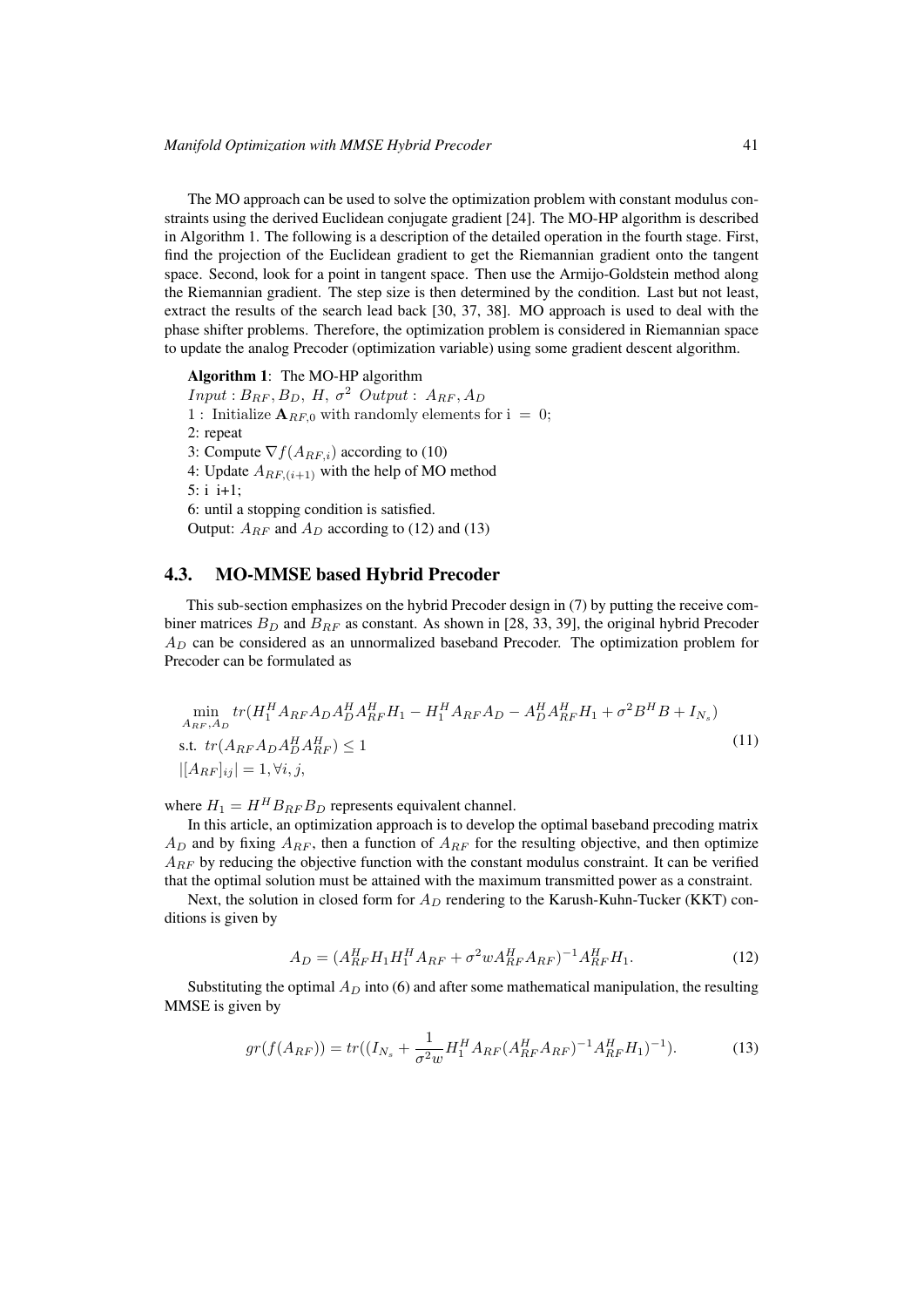The optimization problem described in (6) is now reduced to the following one:

$$
\min_{A_{RF}} \nabla f(A_{RF})
$$
  
s.t.  $[[A_{RF}]_{ij}] = 1, \forall i, j.$  (14)

Here an algorithm based on Manifold Optimization is proposed for the optimization of the analog precoding matrix  $A_{RF}$  with the constant modulus constraint.

## 5. Simulation Results

The performance and existence of proposed MO-MMSE algorithm is tested in this section for a narrowband Mm-Wave MIMO system. Simulation results prove the performance comparison of proposed model with existing algorithms for different system configurations. Simulation parameters for described channel model are set in following manner:  $N_c = 5$ ;  $N_r = 10$ ;  $N_T =$  $64; N_R = 64; N_s = 2$  and  $4; N_{TRF} = N_{RRF} = 4$ . These parameters are set by user. It is assumed that complex gain of the channel  $\alpha_{ij} \sim \mathcal{CN}(0, 1)$ . The angles generated in Laplacian distribution manner i.e. AOA and AOD are evenly and independently distributed in  $[0, 2\pi]$ . The angular spread is set to 100 in each cluster. The channel parameters are random in nature. It is also assumed that system synchronization and channel estimation is perfect. All simulations are performed on Matlab R2016b for 500 random channel samples.

The proposed algorithm provides higher spectral efficiency by optimizing the analog Precoder and digital Precoder parameters. These parameters are optimized using the Manifold optimization (MO) Hybrid precoding algorithm described in the previous section.

Figure 2 gives the performance in terms of BER for narrowband system with  $N_s = 4$  and  $N_{RF} = 4$ . It shows the performance comparison of propose MO-MMSE algorithm with existing MO and OMP in [31] and [39].



From this comparison, it can be clearly seen that the proposed MO-MMSE algorithm outperforms the traditional OMP and MO algorithms. The reason behind the poorest performance of OMP algorithm is the reduced and limited number of sets of response vectors for antenna arrays. MMSE performance is also simulated for proposed MO-MMSE algorithm, existing MO algorithm and OMP algorithm for the above mentioned system with same configuration. From the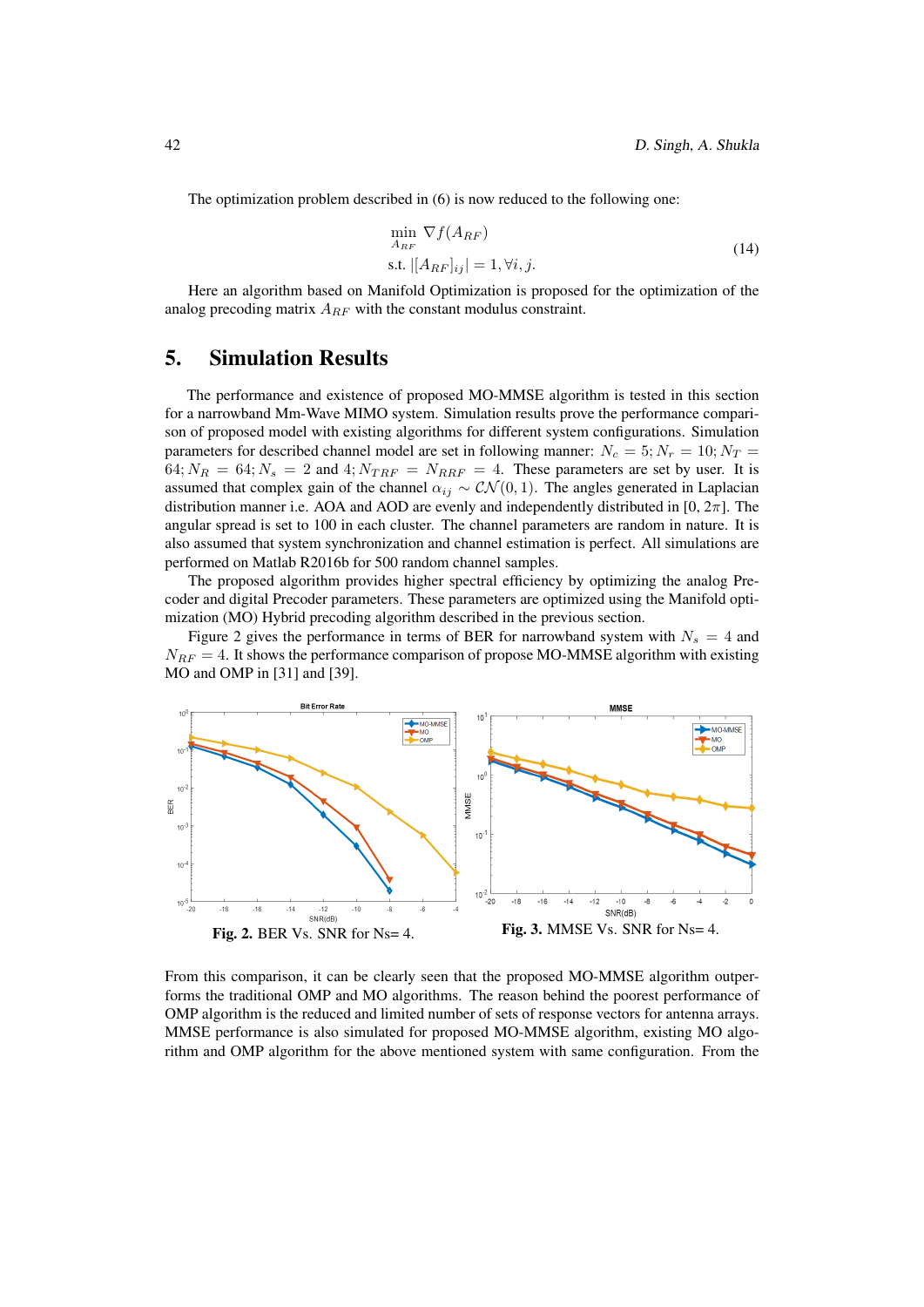

simulaten results shown in Figure 3, it can be observed that again proposed work has superior performance against with MO and OMP algorithm.

With increasing SNR, Figure 4 displays the spectral efficiency of several precoding techniques. Figure 4 shows that, when compared to other sub-connected-based approaches, the proposed algorithm has the maximum spectral efficiency. It is similar to the full-connected-based OMP method in terms of SNR. The OMP technique is based on a fully-connected structure that can generate more beamforming gain from all antennas than a sub-connected structure, but it also consumes more energy due to the use of a lot of phase shifters. Figure 5 also shows the spectral efficiency for Ns=4 with above-mentioned parameters. This figure clearly demonstrates that spectral efficiency goes on increasing with increase in signal to noise ratio. To validate the generality of the proposed algorithms, consider the system setup keeping  $N_{TRF} = N_{RRF} = N_s$ . For  $N_{TRF} = N_{RRF} = N_s = 4$ , the proposed MO-MMSE algorithms still outperform the baselines given in [8] and [9]. Figures 4 and 5 illustrate that the proposed MO-MMSE-based design provides a better sum rate as compared to MO and OMP algorithms.

| Algorithm  | $N_c = 5; N_r = 10; N_T = 64; N_R = 64; N_S = 4; N_{TRF} = N_{RRF} = 4; SNR = -10$ dB |             |                     |
|------------|---------------------------------------------------------------------------------------|-------------|---------------------|
|            | <b>Bit Error Rate</b>                                                                 | MMSE        | Spectral Efficiency |
|            |                                                                                       |             | (bps/Hz)            |
| <b>OMP</b> | $10^{-2}$                                                                             | $10^{0}$    |                     |
| <b>MO</b>  | $10^{-3}$                                                                             | $10^{-0.6}$ | 14                  |
| Proposed   | $10^{-3.5}$                                                                           | $10^{-0.4}$ | ۱h                  |

Table 1. Comparison of Proposed Algorithm with existing MO and OMP algorithm

Figures 6 and 7 show the variation of sum rate as a function of number of RF chain for two different configuration of system. These figures clearly illustrate that the performance sum rate increases in accordance with upturn in number of RF chains.

From the above simulation results, it can be concluded that proposed algorithm has low value of bit error rate and minimum mean square error and high spectral efficiency as compared to existing algorithms. The comparison of proposed algorithm with existing algorithm MO and OMP is shown in Table 1. The proposed MO-MMSE algorithm has better performance as compared to mentioned state of art algorithm *i.e.* MO and OMP algorithm.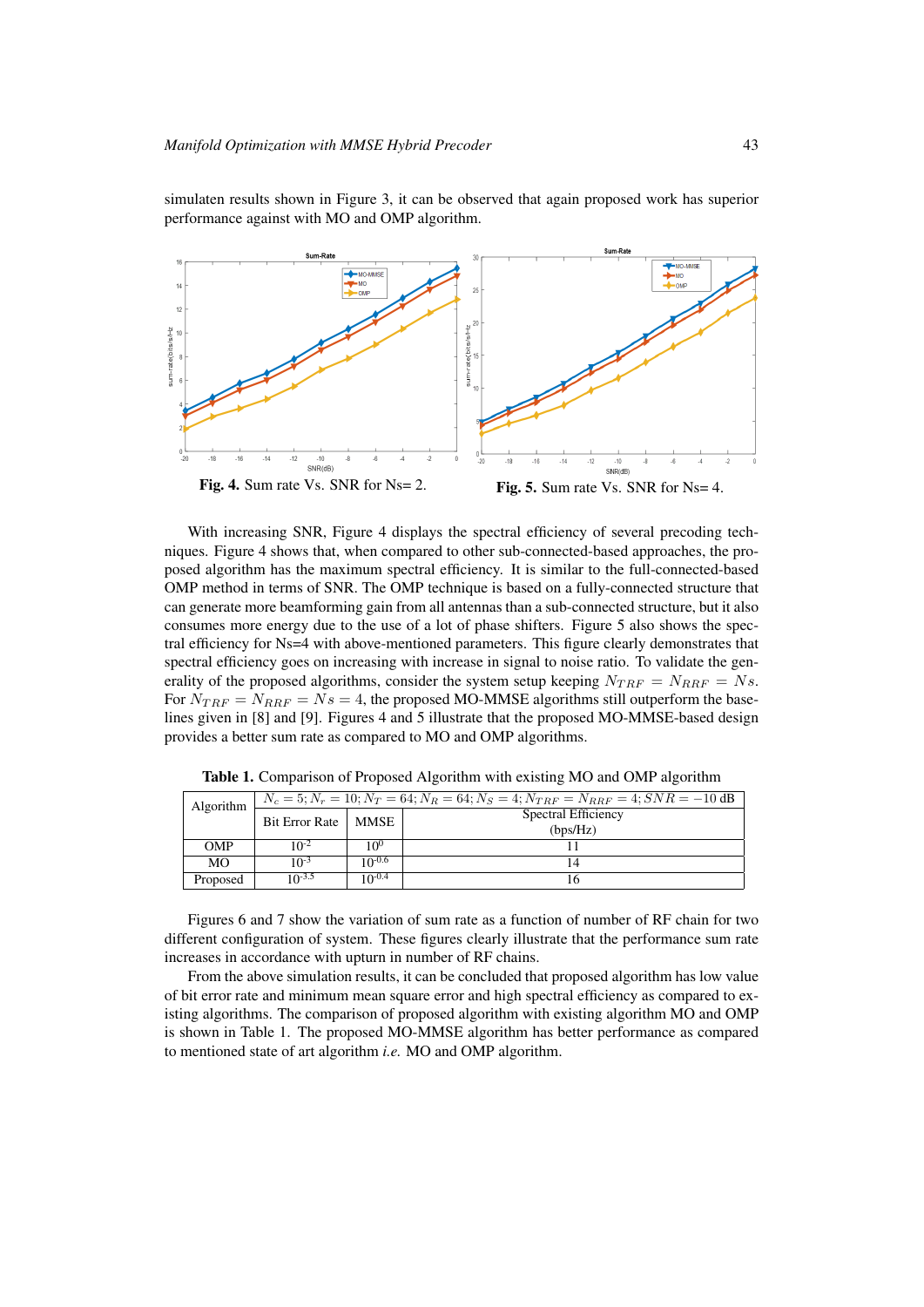

Fig. 6. Sum rate Vs. RF chains for 128\*64 System.

Fig. 7. Sum rate Vs. RF chains for 64\*64 System.

## 6. Conclusion

In this article, an MO-MMSE based hybrid Precoder is designed for the maximization of spectral efficiency. For this, non-convex optimization problem is sub-divided into two different sub-problems. The proposed MO-MMSE algorithms has been applied for different configurations of MIMO system to attain substantial improvement over the existing ones. Simulation results for BER, MMSE and spectral efficiency showed that the proposed MO-MMSE based hybrid Precoder design approaches the optimal precoding with fewer RF chains, even though other algorithms balance the computational complexity and system performance. The proposed design can be extended to the multiuser system with other parameter optimization like minimization of BER with the different resolution of phase shifters.

## References

- [1] HEATH R.W., GONZALEZ-PRELCIC N., RANGAN S., ROH W., SAYEED A.M., *An overview of signal processing techniques for millimeter wave MIMO systems*, IEEE Journal of Selected Topics in Signal Processing 10(3), pp. 436–453, 2016.
- [2] ROH W., SEOL J., PARK J., LEE B., LEE J., KIM Y., CHO J., CHEUN K., ARYANFAR F., *Millimeterwave beamforming as an enabling technology for 5G cellular communications: Theoretical feasibility and prototype results*, IEEE Communications Magazine 52(2), pp. 106–113, 2014.
- [3] AKDENIZ M.R., LIU Y., SAMIMI M.K., SUN S., RANGAN S., RAPPAPORT T. S., ERKIP E., *Millimeter wave channel modeling and cellular capacity evaluation*, IEEE Journal of Selected Areas in Communications 32(6), pp. 1164–1179, 2014.
- [4] AGRAWAL N., GUPTA M., CHAUHAN S., *Design and simulation of MIMO antenna for low frequency 5G band application*, Proceedings of 2021  $2^{nd}$  Global Conference for Advancement in Technology, Bangalore, India, pp. 1–6, 2021.
- [5] LARSSON E.G., EDFORS O., TUFVESSON F., MARZETTA T.L., *Massive MIMO for next generation wireless systems*, IEEE Communications Magazine 52(2), pp. 186–195, 2014.
- [6] MOLISCH A.F., RATNAM V.V., HAN S., LI Z., NGUYEN S.L.H., LI L., HANEDA K., *Hybrid beamforming for massive MIMO: A survey*, IEEE Communications Magazine 55(9), pp. 134–141, 2017.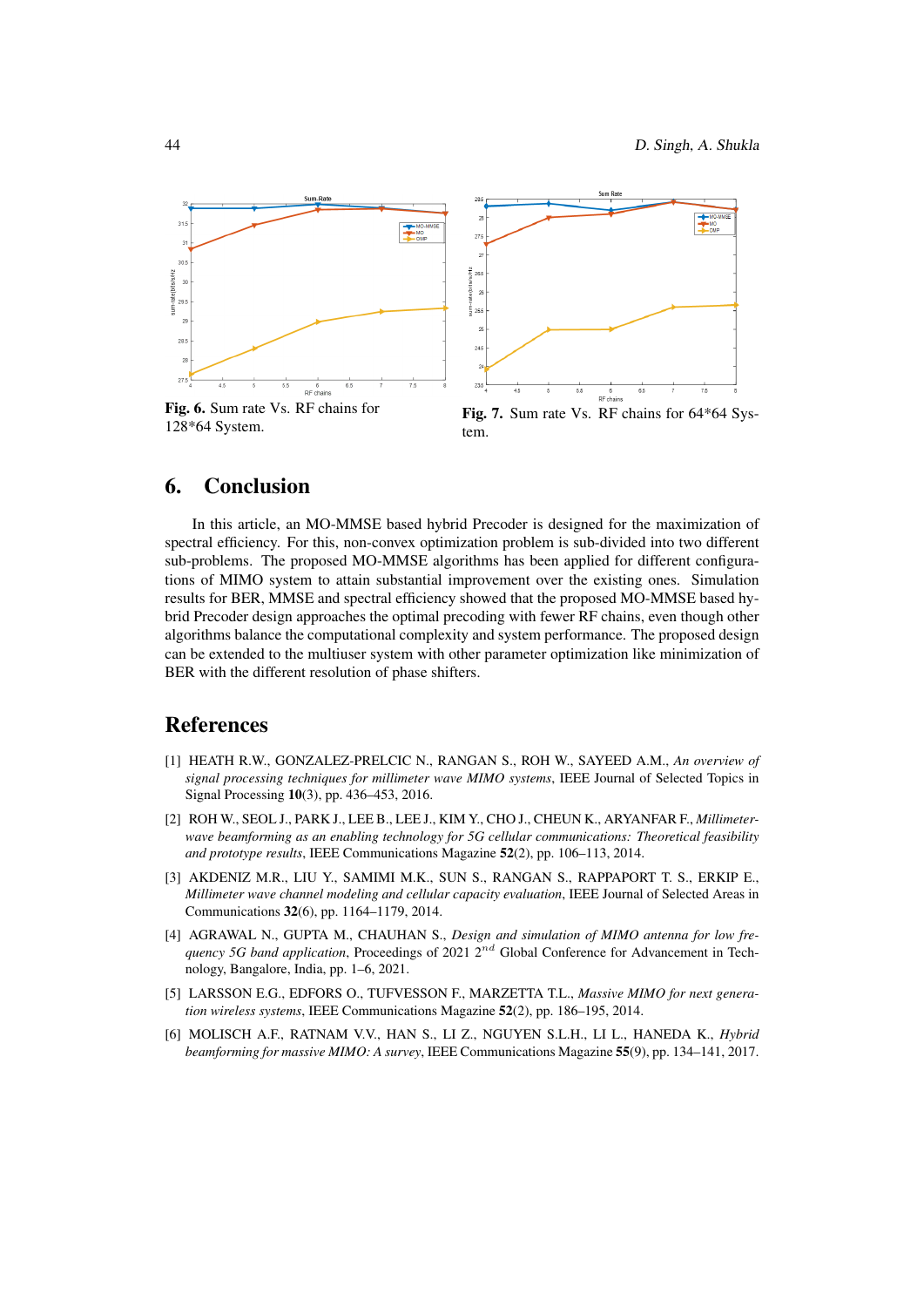- [7] AYACH O.E., RAJAGOPAL S., ABU-SURRA S., PI Z., HEATH R.W., *Spatially sparse precoding in millimeter wave MIMO systems*, IEEE Transactions on Wireless Communication 13(3), pp. 1499–1513, 2014.
- [8] YU X., SHEN J.-C., ZHANG J., LETAIEF K.B., *Alternating minimization algorithms for hybrid precoding in millimeter wave MIMO systems*, IEEE Journal of Selected Areas in Communications 10(3), pp. 485–500, 2016.
- [9] SOHRABI F., YU W., *Hybrid analog and digital beamforming for MmWave OFDM large-scale antenna arrays*, IEEE Journal of Selected Areas in Communications 35(7), pp. 1432–1443, 2017.
- [10] KALRA D., SRIVASTAVA M., GOYAL V., KUMAR M., *Realization of low noise amplifier for 1- 5 GHz using noise cancellation technique*, Proceedings of 2020 International Conference on Power Electronics & IoT Applications in Renewable Energy and its Control, Mathura, India, pp. 472–474, 2020.
- [11] SOHRABI F., YU W., *Hybrid digital and analog beamforming design for large-scale antenna arrays*, IEEE Journal of Selected Topics in Signal Processing 10(3), pp. 501–513, 2016.
- [12] LIN T., CONG J., ZHU Y., ZHANG J., LETAIEF K.B., *Hybrid beamforming for millimeter wave systems using the MMSE criterion*, IEEE Transactions on Communications 67(5), pp. 3693–3708, 2019.
- [13] DU J., XU W., ZHAO C., VANDENDORPE L., *Weighted spectral efficiency optimization for hybrid beamforming in multiuser massive MIMO-OFDM systems*, IEEE Transactions on Vehicular Technology 68(10), pp. 9698–9712, 2019.
- [14] YUAN H., AN J., YANG N., YANG K., DUONG T.Q., *Low complexity hybrid precoding for multiuser millimeter wave systems over frequency selective channels*, IEEE Transactions on Vehicular Technology 68(1), pp. 983–987, 2019.
- [15] GOYAL V., DEOLIA V., SHARMA T. *Robust sliding mode control for nonlinear discrete-time delayed systems based on neural network*, Intelligent control and automation 6, pp. 75–83, 2015.
- [16] POZNA C., PRECUP R.-E., HORVATH E., PETRIU E.M., *Hybrid particle filter-particle swarm optimization algorithm and application to fuzzy controlled servo systems*, IEEE Transactions on Fuzzy Systems, DOI: 10.1109/TFUZZ.2022.3146986, 2022.
- [17] BELDJILALI B., BENADDA B., SADOUNI Z., *Vehicles circuits optimization by combining GPS/GSM information with metaheuristic algorithms*, Romanian Journal of Information Science and Technology 23(T), pp. T5-T17, 2020.
- [18] ZAMFIRACHE I.A., PRECUP R.-E., ROMAN R.-C., and PETRIU E.M., *Reinforcement learningbased control using Q-learning and gravitational search algorithm with experimental validation on a nonlinear servo system*, Information Sciences 583, pp. 99–120, 2022.
- [19] BOJAN-DRAGOS C.-A., PRECUP R.-E., PREITL S., ROMAN R.-C., HEDREA E.-L., SZEDLAK-STINEAN A.-I., *GWO-based optimal tuning of type-1 and type-2 fuzzy controllers for electromagnetic actuated clutch systems*, IFAC-PapersOnLine 54(4), 189–194, 2021.
- [20] TSAI T., CHIU M., and CHAO C., *Sub-system SVD hybrid beamforming design for millimeter wave multi-carrier systems*, IEEE Transactions on Wireless Communication 18(1), pp. 518–531, 2019.
- [21] SINGH D., SHUKLA A., *Analysis of optimum precoding schemes in millimeter wave system*, Recent Advances in Computer Science and Communications (Formerly: Recent Patents on Computer Science) 14(4), 1164–1172, 2021.
- [22] LI N., WEI Z., YANG H., ZHANG X., YANG D., *Hybrid precoding for MmWave massive MIMO systems with partially connected structure*, IEEE Access 5, pp. 15 142–15 151, 2017.
- [23] RAJPUT K. P., SRIVASTAVA S., AKARAPU R., MAITY P., JAGANNATHAM A.K., *Hybrid precoder designs for decentralized parameter estimation in millimeter wave (MmWave) sensor networks with perfect and imperfect CSI*, Physical Communication 47, 101377, 2021.